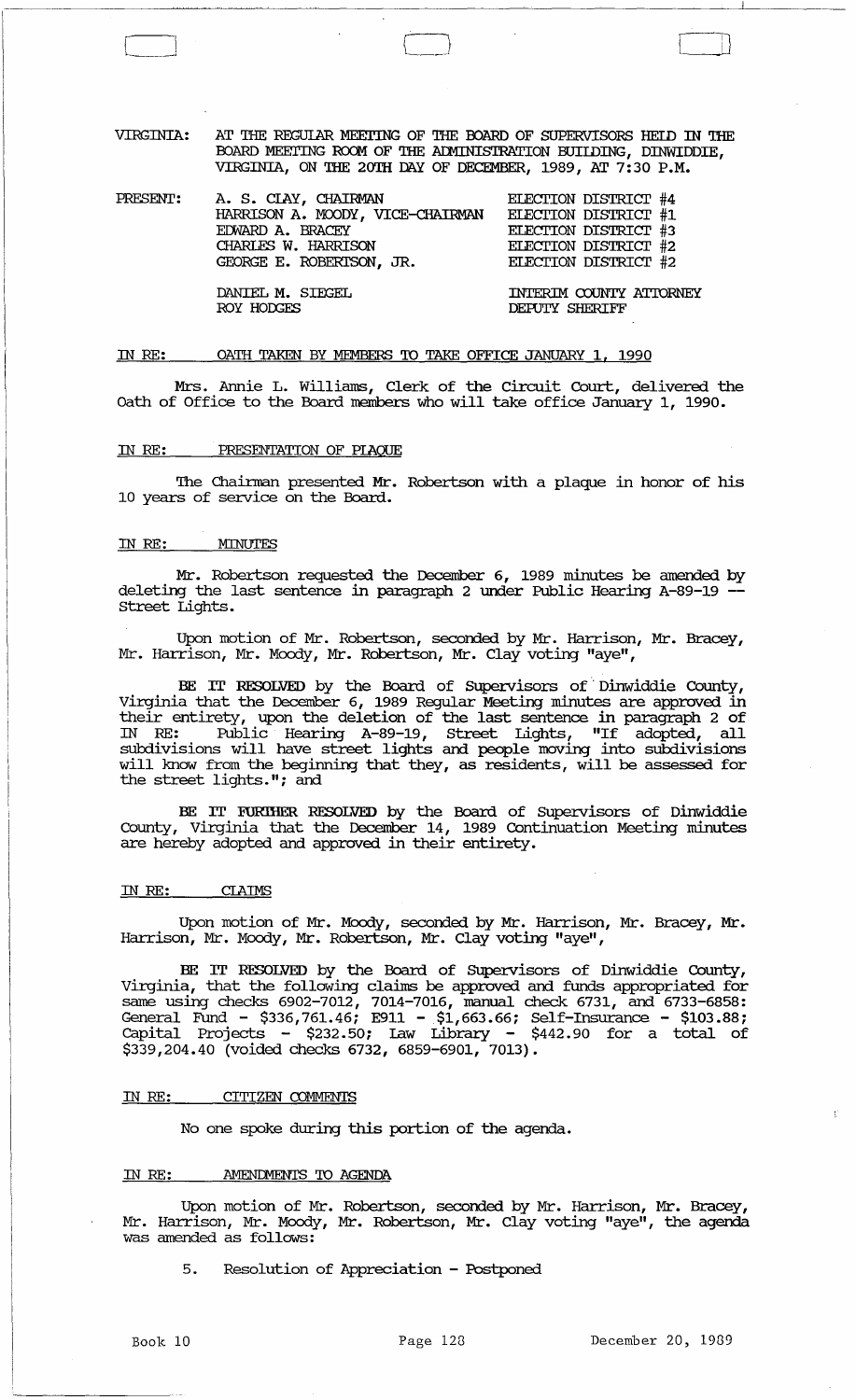6. Minutes - Add - December 14, 1989 continuation Meeting

lOa. Add - Director of Planning - Report

12. Virginia Department of Transportation a. Remove - sysonby Ridge - Acceptance of Roads b. Change Rt. 142 to Rt. 642

14a. Add - Holidays

15.b. Change Personnel to Legal

#### IN RE: REPORT -- ANIMAL WARDEN

Mr. Allie Brooks, Animal Warden, presented his monthly report for November. He stated the new septic system has been installed at the pound.

# IN RE: DIRECTOR OF PLANNING REPORT -- IOT SIZES

At the December 6, 1989 meeting, the Board instructed Mr. Leonard Ponder to survey surrounding counties regarding their acreage requirements for lot sizes in agricultural zoning. Mr. Ponder reported Prince George has a one acre minimum, with mobile home restrictions of two year maximum until house is built; Brunswick has proposed a two acre minimum and mobile homes with a Conditional Use Permit; Greensville has a one acre minimum with 150 ft. road frontage going to 1.5 or 2 acres and mobile homes are allowed; New Kent has a 1.5 acres minimum; and Sussex has a one acre minimum (A-1 general), five acre minimum (A-2 Intensive). Dinwiddie's requirement is 3 acres and 300 ft. road frontage in A-2.

Mr. Ponder stated Dinwiddie's concern was strip residential development and there are soils in the County which require a larger lot size with individual septic systems. He stated lots platted before July 1, 1988 can go with the old acreage minimum, which is one acre and 150 ft. of road frontage. since July 1, 1988, people have been advised to have three acres when surveying.

Mr. Bracey and Mr. Harrison stated they were against Dinwiddie's three acre requirement. Mr. Robertson suggested the Planning Connnission review it if the Board wishes to change the requirement. Mr. Ponder advised the Planning Connnission has discussed this, along with private road restrictions. Mr. Robertson stated he was in favor of the 300 ft. road frontage and whatever is done should not be done in haste as a lot of planning went into the three acre, 300 ft. road frontage requirement. Mr. Moody commented the Planning Connnission feels strongly . about this requirement. Mr. Clay stated there was a public hearing on this requirement and he felt strongly about it. Mr. Ponder stated he would address the Planning Commission in January and would report back to the Board.

Regarding the status of the E-911 system, Mr. Ponder reported they have hired a part-time high school student, Marie Andrews, to help John Clarke in reviewing the maps and also, Mr. Leslie Stell, the part-time building inspector is helping in locating existing sign positions.

### IN RE: PUBLIC HEARING -- A-89-22 -- PERSONAL PROPERTY RETURNS

'Ihis being the time and place as advertised in the Progress-Index Newspaper on Wednesday, November 24 and Friday, December 1 1989, for the Board of SUpervisors to conduct a Public Hearing to consider amending Chapters 13 and 19 of the Code of Dinwiddie COunty, to provide penalties for failure to file applications for local licenses and annual returns for taxable tangible personal property, machinery and tools and for nonpayment in time and for payment of interest on delinquent taxes, pursuant to Section 58.1-3916 of the Code of Virginia.

Mrs. Deborah M. Marston, Commissioner of the Revenue, presented the amendment which would require a penalty of 10% for failure to file an application for local licerses and annual returns for taxable tangible personal property, machinery and tools. She stated only 40% of COunty citizens file their fonus and hopefully this penalty will get a better

للمستريب المنا

 $EXRACY$ 

 $\sim 10^{-1}$  km

لأراض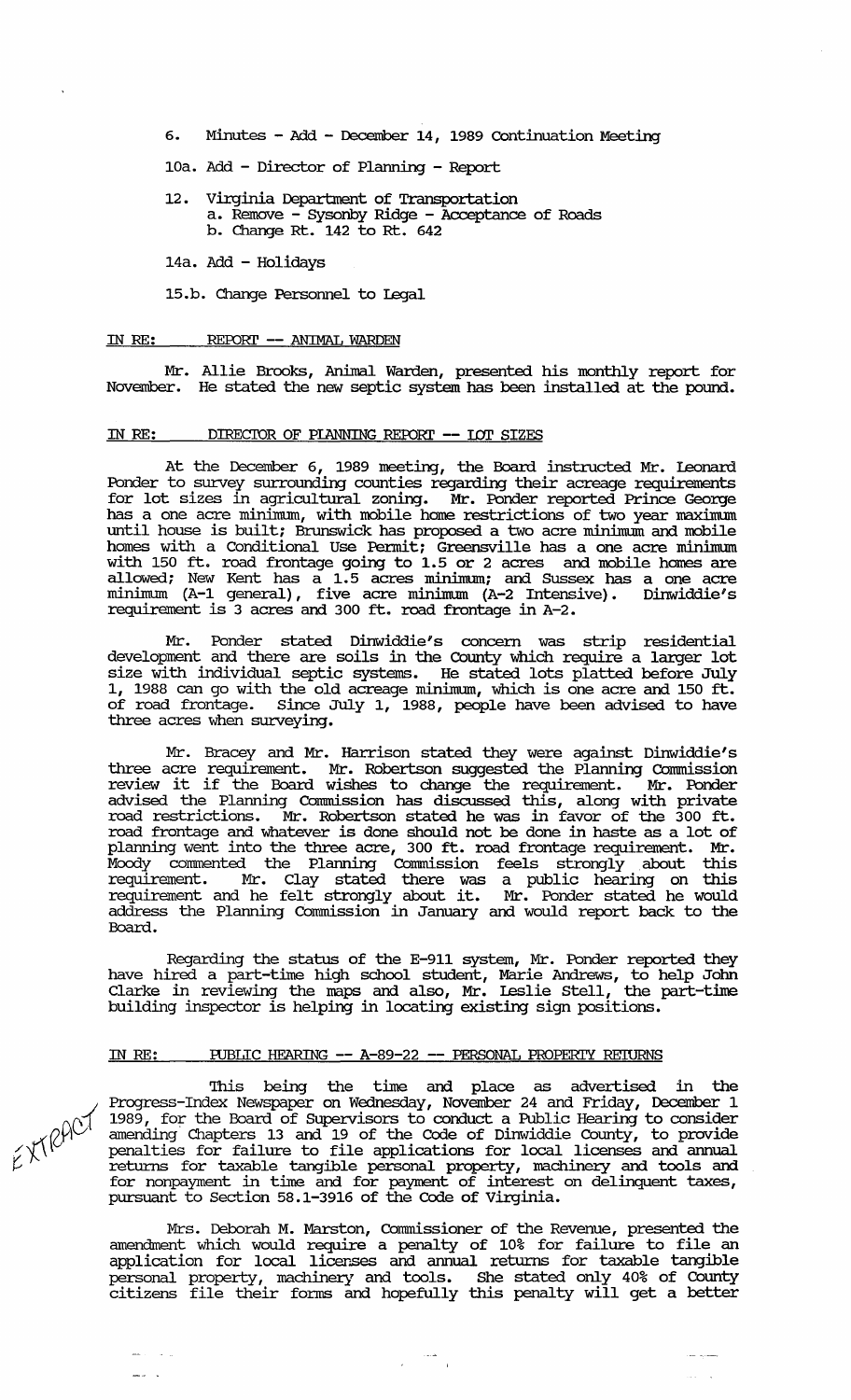response for filing the fonns and will help her office in maintaining infonnation. The deadline for. filing the fonns is May 1; however, an extension may be filed with her office.

**ORDER SERVICE** 

222

No one spoke for or against the amendment. Mr. Tom VanPelt asked if the extension could be filed one time to meet all three requirements. Mrs. Marston advised Federal returns have to be filed with the Internal Revenue service, state retmns have to be filed with the state and being this is a local tax, the extension has to be filed locally as the state has nothing to do with the tax.

Upon motion of Mr. Moody, seconded by Mr. Harrison, Mr. Bracey, Mr. Harrison, Mr. Moody, Mr. Robertson, Mr. Clay voting "aye",

BE rr ORDAINED by the Board of SUpervisors of Dinwiddie County, Virginia, that Chapters 13 and 19 of the Dinwiddie County Code are hereby amended as follows:

section 13-25. Shall be added to the Dinwiddie Code which is set forth below:

If a person required to file a return or statement shall fail to file such return or statement by the date on which such filing is due, the such featured statement by the date on which such fifting is due,<br>then a penalty shall be added to such tax in the amount of ten percent (10%) of the tax assessed. Penalty for failure to file a statement or return shall be assessed on the day after such return or statement is due. No penalty for failure to file a statement or return shall be greater than ten percent (10%) of the tax assessable or ten dollars· (\$10.00), whichever is greater; provided, however, that the penalty shall in no case exceed the amount of the tax assessable.

Notwithstanding the provisions set forth above, the Commissioner of the Revenue may grant an extension of time, not to exceed ninety (90) days<br>for filing a return or statement, whenever good cause exists. The for filing a return or statement, whenever good cause exists. Commissioner of the Revenue shall keep a record of every such extension. Commissioner of the nevence sharp need an extension of time for filing his return fails to file his return within the extended time, his case shall be treated the same as if no extension had been granted.

Section 19-5 shall be added to the Dinwiddie Code which is set forth below:

If a person required to file a return fails to file by the date on which such filing is due, then a penalty shall be added to such tax in the amount of ten percent (10%) of the tax assessed. Penalty for failure to file a return shall be assessed on the day following the day on which such filing was due. No penalty for failure to file a return shall be greater than ten percent (10%) of the tax assessed or ten dollars (\$10.00), whichever is greater; provided, however, that the penalty shall in no case exceed the amount of the tax assessable.

Notwithstanding the provisions set forth above, the Commissioner of the Revenue may grant an extension of time for failing to file such return, not to exceed ninety (90) days, whenever good cause exists. '!he Connnissioner of the Revenue shall keep a record of every such extension. if any person who has been granted an extension for filing his return fails to file his return within the extended time, his case shall be treated the same as if no extension had been granted.

This ordinance shall become effective January 1, 1990.

### IN RE: RT. 642 BRIDGE REPIACEMENT - ROAD CLOSURE

EXTRACT

Mr. MacFarland Neblett, Resident Engineer, virginia Department of Transportation, requested a resolution to close Rt. 642 during construction of the new bridge over the Norfolk & Western railroad tracks. He stated the weight limit had been lowered to three tons and advertisement for the detour route would be in February. Actual replacement would begin in April or May 1990 and it would take six months to replace. The detour would be from Rt. 642 to 639 (into Wilsons).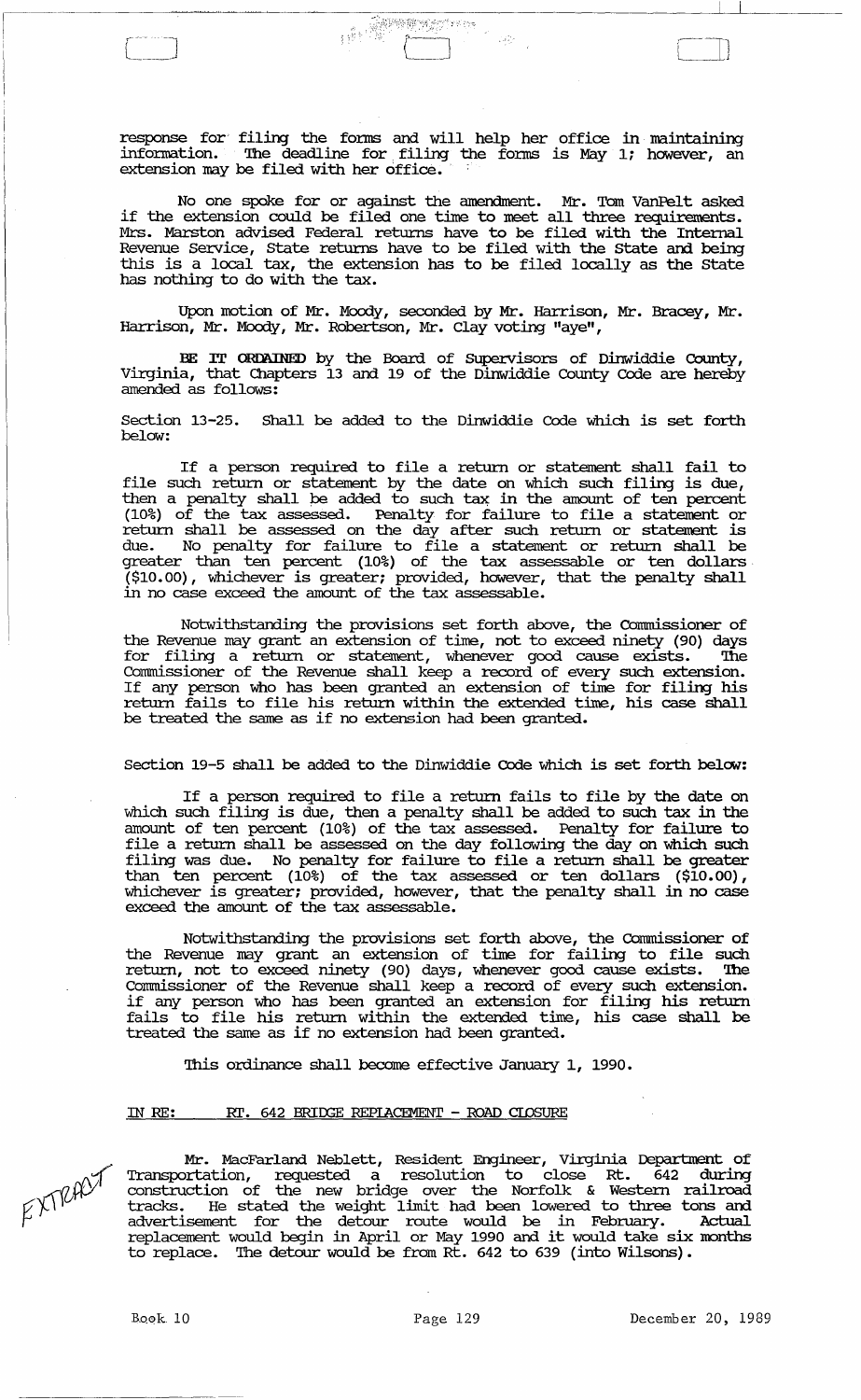Upon motion of Mr. Robertson, seconded by Mr. Harrison, Mr. Bracey, Mr. Harrison, Mr. Moody, Mr. Robertson, Mr. Clay voting "aye",

BE IT RESOLVED by the Board of SUpervisors of Dinwiddie County, Virginia, that the Virginia Deparbnent of Transportation is authorized to temporarily close Route 642 to thru traffic during replacement of the existing bridge and construction of approaches to the bridge.

#### IN RE: APPOINTMENTS - PIANNING COMMISSION

Mr. Bracey nominated Legert Hamilton and Mr. Robertson nominated Mr. Max Roberts for reappointment to the Plarming connnission. Upon motion of Mr. Bracey, seconded by Mr. Moody, Mr. Bracey, Mr. Harrison, Mr. Moody, Mr. Robertson, Mr. Clay voting "aye", the nominations were closed.

Upon motion of Mr. Robertson, seconded by Mr. Moody, Mr. Bracey, Mr. Harrison, Mr. Moody, Mr. Robertson, Mr. Clay voting "aye",

BE IT RESOLVED by the Board of Supervisors of Dinwiddie County, Virginia, that Mr. Legert Hamilton and Mr. Max Roberts be reappointed to the Planning Commission for four year tenus, ending December 31, 1993.

# IN RE: APPOINTMENTS -- TRANSPORTATION SAFETY COMMISSION

Upon motion of Mr. Bracey, seconded by Mr. Harrison, Mr. Bracey,<br>Mr. Harrison, Mr. Moody, Mr. Robertson, Mr. Clay voting "aye",

~cP BE rr RESOLVED by the Board of SUpervisors of Dinwiddie County, . virginia, that Mr. A. S. Clay, Mr. T. E. Gibbs, Ms. Rebecca Tilson, Mr. Ten:y Jones, Ms. Barbara Wilson, Mr. Max Roberts, and Mr. IDuis 'Ihibault be reappointed to the Transportation Safety Commission for a one year term, ending December 31, 1990.

# IN RE: APPOINIMENT -- DISTRICT 19 MENTAL HEALTH & MENTAL RETARDATION SERVICES BOARD

Mr. Robertson nominated Mr. Kenneth Wright for reappointment to the

District 19 Mental Health & Mental Retardation Services Board.<br>Upon motion of Mr. Robertson, seconded by Mr. Harrison<br>Mr. Harrison, Mr. Moody, Mr. Robertson in the Mr. Harrison Upon motion of Mr. Robertson, seconded by Mr. Harrison, Mr. Bracey, Mr. Harrison, Mr. Moody, Mr. Robertson, Mr. Clay voting "aye",

BE IT RESOLVED by the Board of Supervisors of Dinwiddie County, Virginia, that Mr. Kenneth Wright be reappointed to the District 19 Mental Health & Mental Retardation Services Board for a three year term, ending December 31, 1993.

### IN *RE:* APfOIN'lMENT -- CRATER PIANNING DISTRIcr COMMISSION

Mr. Bracey nominated Mr. Michael H. Tickle to fill the unexpired term of Mr. George E. Robertson, Jr. for the Crater Planning District<br>
Commission.

in the upon motion of Mr. Bracey, seconded by Mr. Harrison, Mr. Bracey,  $\widetilde{X}^{\text{int}}$ . Harrison, Mr. Harrison, Mr. Moody, Mr. Robertson, Mr. Clav voting "are" Mr. Harrison, Mr. Moody, Mr. Robertson, Mr. Clay voting "aye",

BE IT RESOLVED by the Board of Supervisors of Dinwiddie County, Virginia, that Mr. Michael H. Tickle be appointed to fill the unexpired tenn of Mr. George E. Robertson, Jr., to the Crater Planning District Commission, ending December 31, 1991; and, to the Crater District Planning Commission Executive Committee and MPO, term ending June 30, 1990.

## IN RE: BINGO & RAFFIE PERMIT -- DINWIDDIE YOUTH LEAGUE

Upon motion of Mr. Bracey, seconded by Mr. Moody, Mr. Bracey, Mr. Harrison, Mr. Moody, Mr. Robertson, Mr. Clay voting "aye", the following resolution was adopted: resolution was adopted:

EXTRACT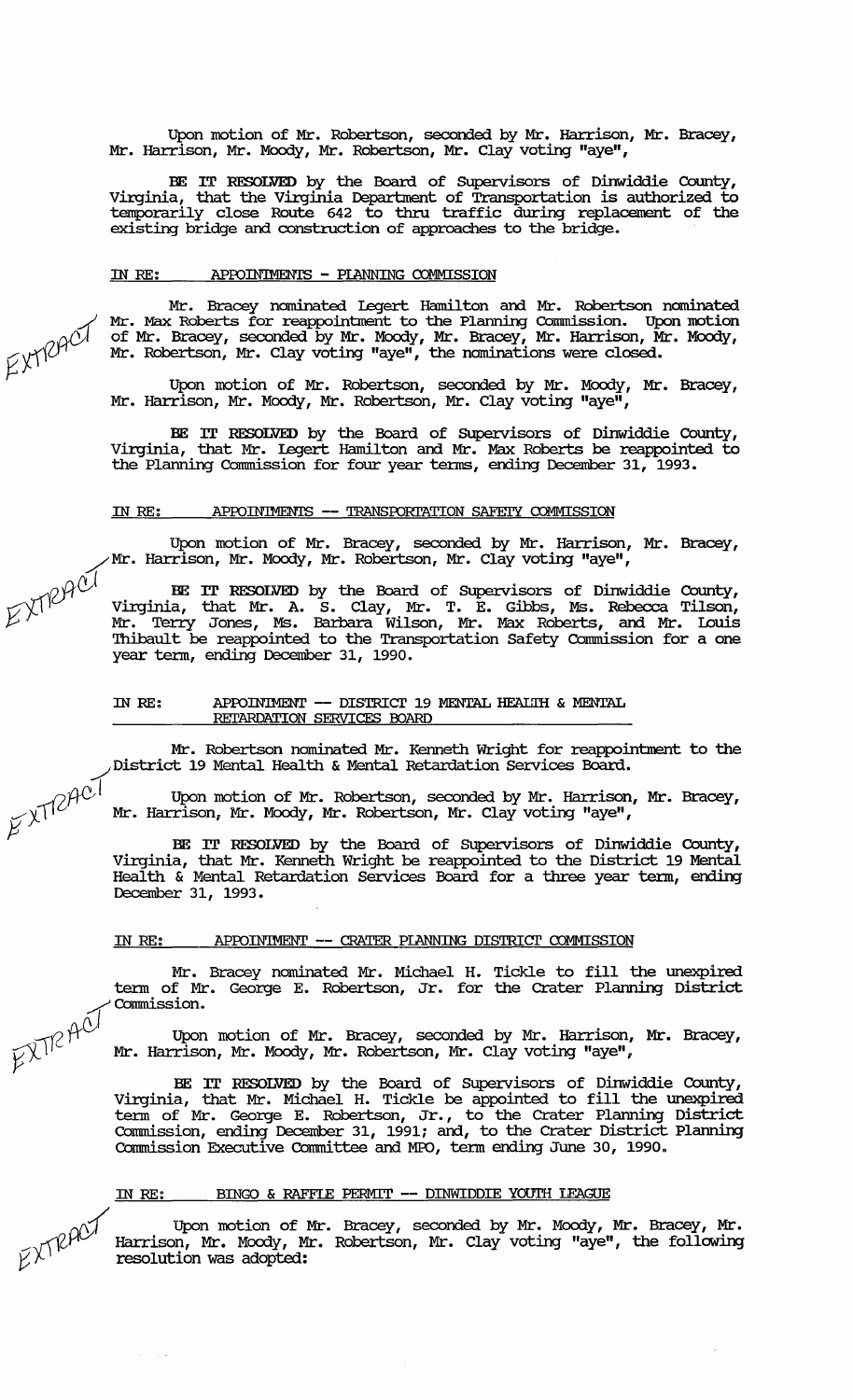WHEREAS, Dinwiddie Youth league has submitted an application for a Bingo and Raffle Pennit for calendar Year 1990; and

 $\Box$ 

WHEREAS, Dinwiddie Youth league meets the requirements as set out in Section 18.2-340.10 of the Code of Virginia and has paid the Ten Ibllar (\$10.00) application fee.

NOW THEREFORE BE IT RESOLVED BY THE BOARD OF SUPERVISORS OF DINWIDDIE OJUNTY, VIRGINIA, that Dinwiddie Youth league be granted a Bingo and Raffle Pennit for the calendar Year 1990.

## IN *RE:* BINGO & RAFFlE PERMIT -- DINWIDDIE BABE RU'IH BASEBALL

Upon motion of Mr. Moody, seconded by Mr. Harrison, Mr. Bracey, Mr. Harrison, Mr. Mocxly, Mr. Robertson, Mr. Clay voting "aye", the following resolution was adopted, contingent upon the Commonwealth Attorney's approval and signature:

WHEREAS, Dinwiddie Babe Ruth Baseball has submitted an application for a Bingo and Raffle Pennit for calendar Year 1990; and

WHEREAS, Dinwiddie Babe Ruth Baseball meets the requirements as set out in section 18.2-340.10 of the Code of Virginia and has paid the Ten Dollar (\$10.00) application fee.

NOW THEREFORE BE IT RESOLVED BY THE OOARD OF SUPERVISORS OF DINWIDDIE COUNTY, VIRGINIA, that Dinwiddie Babe Ruth Baseball be granted a Bingo and Raffle Permit for the Calendar Year 1990.

### IN RE: BINGO & RAFFLE PERMIT -- DINWIDDIE WOMEN OF THE MOOSE

Upon motion of Mr. Harrison, seconded by Mr. Bracey, Mr. Bracey, Mr. Harrison, Mr. Moody, Mr. Clay voting "aye", Mr. Robertson "abstaining", the following resolution was adopted, contingent upon a successful audit:

WHEREAS, Dinwiddie Women of the Moose has submitted an application for a Bingo and Raffle Pennit for calendar Year 1990; and

WHEREAS, Dinwiddie Women of the Moose meets the requirements as set out in Section 18.2-340.10 of the Code of Virginia and has paid the Ten Dollar (\$10.00) application fee.

NOW THEREFORE BE IT RESOLVED BY THE BOARD OF SUPERVISORS OF DINWIDDIE OJUNTY, VIRGINIA, that Dinwiddie Women of the Moose be granted a Bingo and Raffle Pennit for the calendar Year 1990.

# IN RE: **HOLIDAY SCHEDULE**

Upon motion of Mr. Bracey, seconded by Mr. Robertson, Mr. Bracey, Mr. Harrison, Mr. Moody, Mr. Robertson, Mr. Clay voting "aye",

BE IT RESOLVED by the Board of SUpervisors of Dinwiddie County, Virginia, that the County Administration office will close at Noon, Friday, December 22, 1989 and also at Noon, Friday, December 29, 1989, for employees directly under the supervision of the County Administrator.

#### IN *RE:* EXECUTIVE SESSION

Upon motion of Mr. Robertson, seconded by Mr. Harrison, Mr. Bracey, Mr. Harrison, Mr. Moody, Mr. Robertson, Mr. Clay voting "aye", pursuant to section 2.1-344(5) and (7) of the Virginia Freedom of Information Act, the Board moved into Executive Session at 8:21 p.m. to discuss industrial and legal matters. A vote having been made and approved, the meeting reconvened into Open Session at 9:15 p.m.

IN RE: CERTIFICATION OF EXECUTIVE MEETING

EXTRACT

EXTRACT